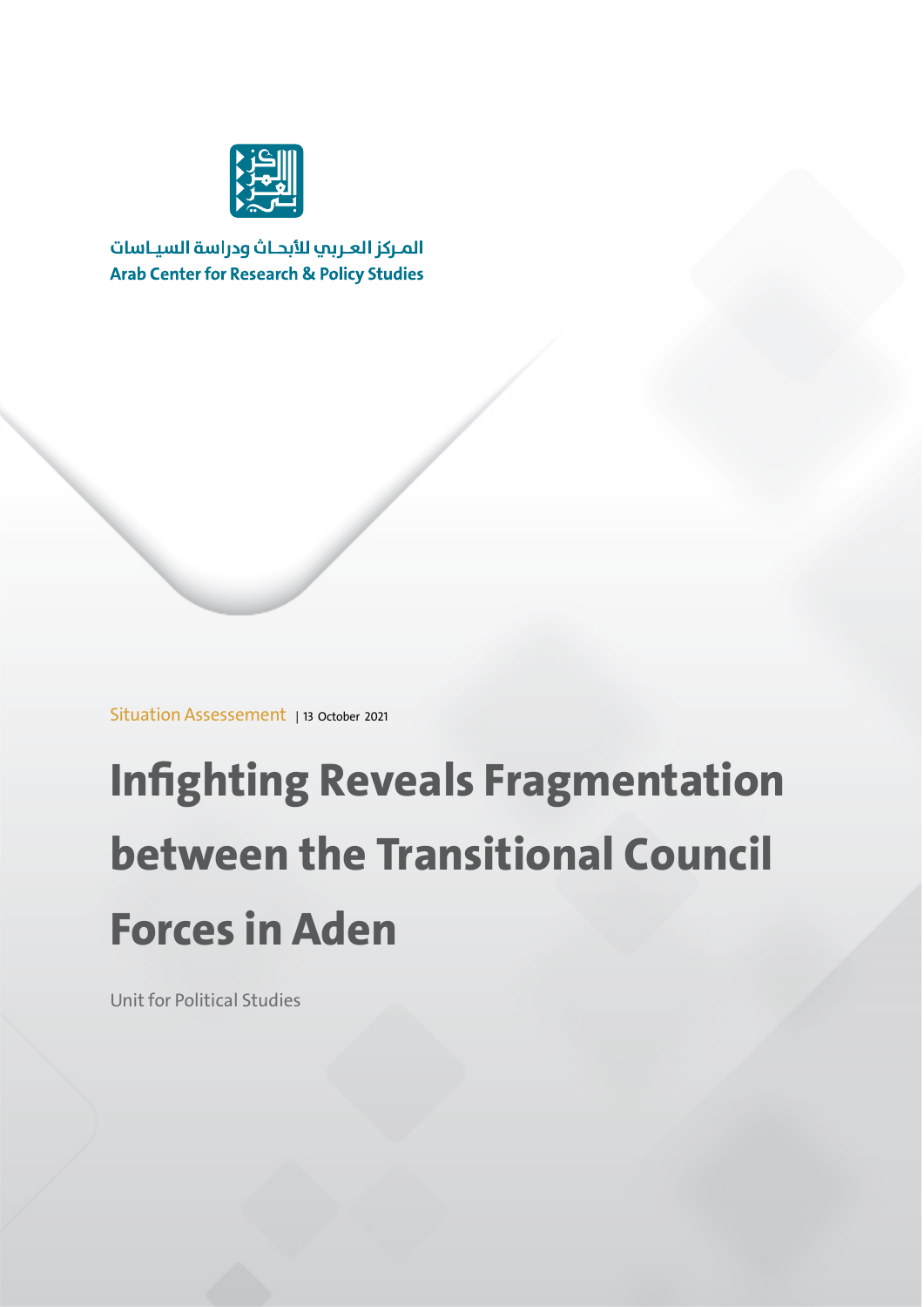### Infighting Reveals Fragmentation between the Transitional Council Forces in Aden

Series: Situation Assessement

13 October 2021

#### Unit for Political Studies

The Unit for Political Studies is the Center's department dedicated to the study of the region's most pressing current affairs. An integral and vital part of the ACRPS' activities, it offers academically rigorous analysis on issues that are relevant and useful to the public, academics and policy-makers of the Arab region and beyond. The Unit for Political Studie draws on the collaborative efforts of a number of scholars based within and outside the ACRPS. It produces three of the Center's publication series: Assessment Report, Policy Analysis, and Case Analysis reports. .

Copyright © 2021 Arab Center for Research and Policy Studies. All Rights Reserved.

The Arab Center for Research and Policy Studies is an independent research institute and think tank for the study of history and social sciences, with particular emphasis on the applied social sciences.

The Center's paramount concern is the advancement of Arab societies and states, their cooperation with one another and issues concerning the Arab nation in general. To that end, it seeks to examine and diagnose the situation in the Arab world - states and communities- to analyze social, economic and cultural policies and to provide political analysis, from an Arab perspective.

The Center publishes in both Arabic and English in order to make its work accessible to both Arab and non- Arab researchers.

The Arab Center for Research and Policy Studies Al-Tarfa Street, Wadi Al Banat Al-Dayaen, Qatar PO Box 10277, Doha +974 4035 4111 www.dohainstitute.org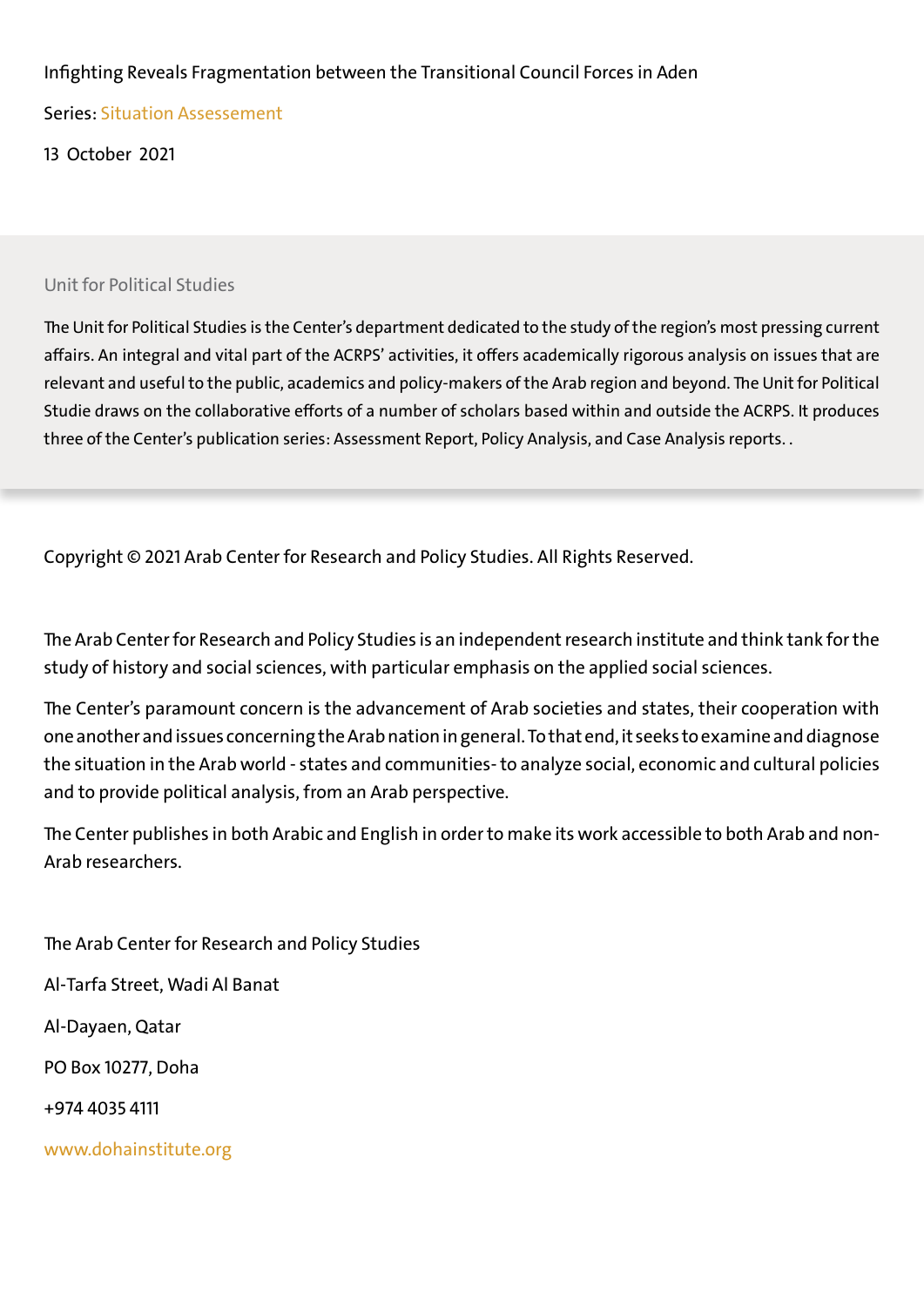## **Table of Contents**

| Background with the continuum continuum continuum continuum continuum                                                                |  |
|--------------------------------------------------------------------------------------------------------------------------------------|--|
| The Parties Involved in the Aden Clashes and a construction of the Parties Involved                                                  |  |
| Conclusion<br><u>. In the second contract of the second contract of the second contract of the second contract of the second con</u> |  |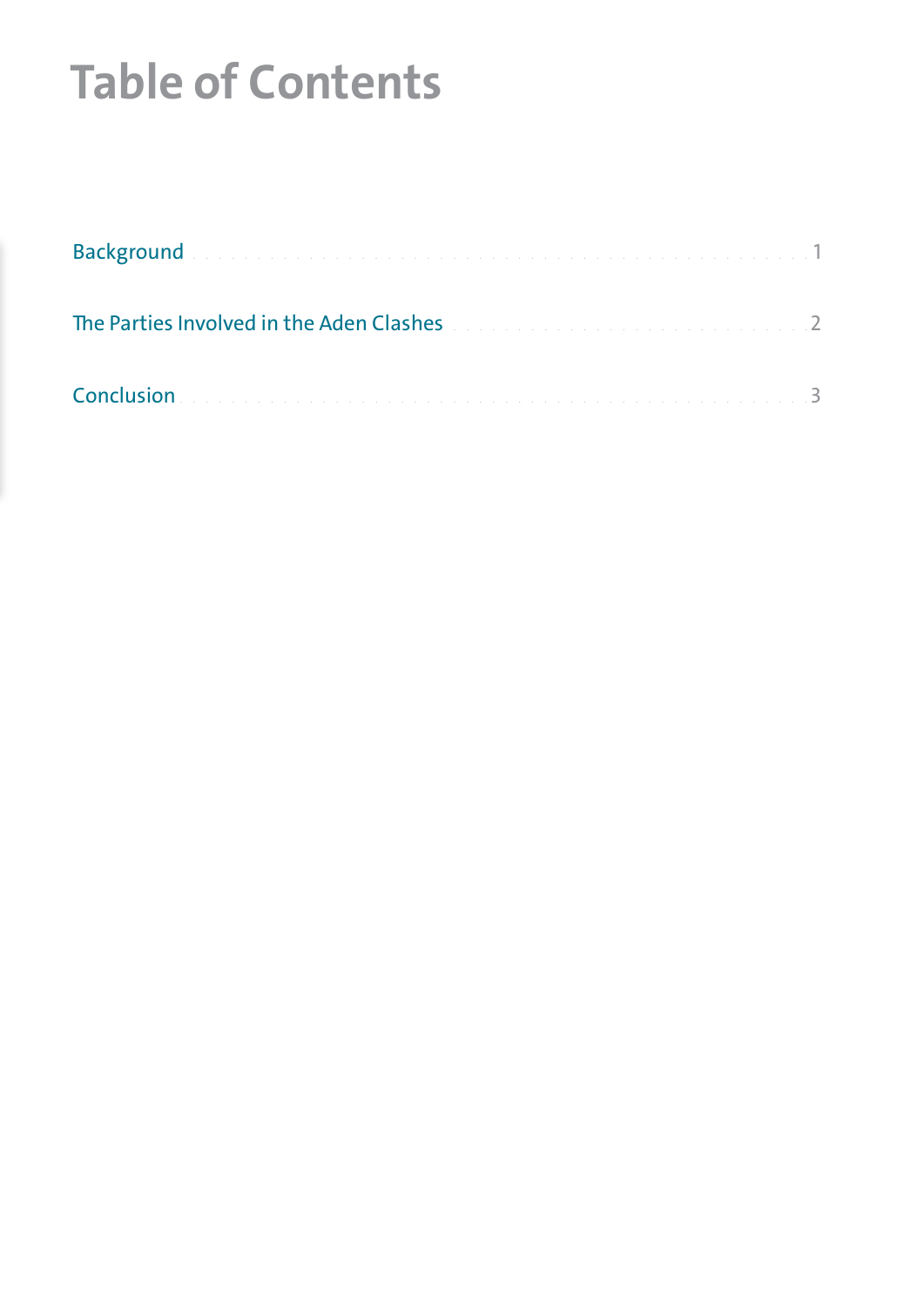<span id="page-3-0"></span>The city of Aden in southern Yemen has played host to sporadic cycles of violence for the past seven years, the latest of which saw violent clashes erupt in the Crater area in early October. The current confrontations are unique in that they took place between armed factions affiliated with the Southern Transitional Council (STC), indicating the existence of deep fragmentation within the Council, which receives support from the UAE and does not hide its separatist ambitions.

### **Background**

Recent clashes are rooted in undeclared disputes between the military power centers of the STC, headed by Aidarous al-Zoubaidi, which began to emerge in early 2019, and then escalated gradually, as a result of Saudi Arabia joining the competition over influence in Aden. The UAE increased its influence following the events of August of the same year, during which the STC forces were able to defeat and expel the government forces from the city, with the support and backing of the Emirati military. Subsequently, the council began the process of redeploying its forces, but this did not prevent the emergence of tribal and regional rivalries within the council forces, whose loyalties are spread among three active southern regions in the transitional council: Ad Dali', Radfan, and Yafa.

In late 2019, the STC decided to remove Security Belt forces in Aden led by Imam al-Nubi (from Radfan), from their position in Camp 20 in the Crater area. **<sup>1</sup>** It was transferred to the Buriqa district, west of the governorate, a process that was met with so many challenges that the implementation of the decision was postponed until March 2020. After that, it was agreed that al-Nubi's forces would withdraw from Camp 20 to be replaced by the Asifa Brigade, led by Awssan Fadl Al Anshali (from Ad Dali'). However, contrary to the agreement, security forces affiliated with the Aden Security Department, led by Shallal Shaye'a (also from Ad Dali'), were retained to control the Ma'ashiq area; where the presidential palace is located. **2**

Recently however, al-Nubi has re-emerged as a commander in the Crater area, which includes a number of government and commercial institutions; most importantly the Central Bank. He now poses greater danger to his opponents, given the increase in the number of his fighters in Aden and access to various types of weapons, motorized vehicles and material support. It seems that Saudi Arabia and its ambassador to Yemen, Mohammed Al-Jaber, are backing him,<sup>3</sup> w concerns for other STC armed factions, with tensions rising in Crater to the point that armed confrontations erupted in early October.

**<sup>1</sup>** It was noted on the Southern Transitional Council's media that Imam al-Nubi appears with the title "Al-Silwi" in relation to the Al-Silw area in Taiz governorate, evidencing that his origins go back to the geography of the north, and there are those who say that he is a brother on the mother's side of Mukhtar Al-Nubi, commander of the Fifth Brigade, and that he gained the title during the intervention of the Arab coalition, which began its operations in Yemen in 2015.

**<sup>2</sup>** "A 'Transitional'Military Commander Says He Handed over Camp 20 and Government Institutions in Crater, including Banks, to Other Forces," Al-Masdar Online, 24/3/2020, accessed on 4/10/2021, at: [https://bit.ly/3A7BT7H.](https://bit.ly/3A7BT7H)

**<sup>3</sup>** This was pointed out by the Southern Transitional Council affiliated journalist, Salah Al-Saqladi, during the program "Zwaya Al-Hadath" on Belqees TV on 2/10/2021.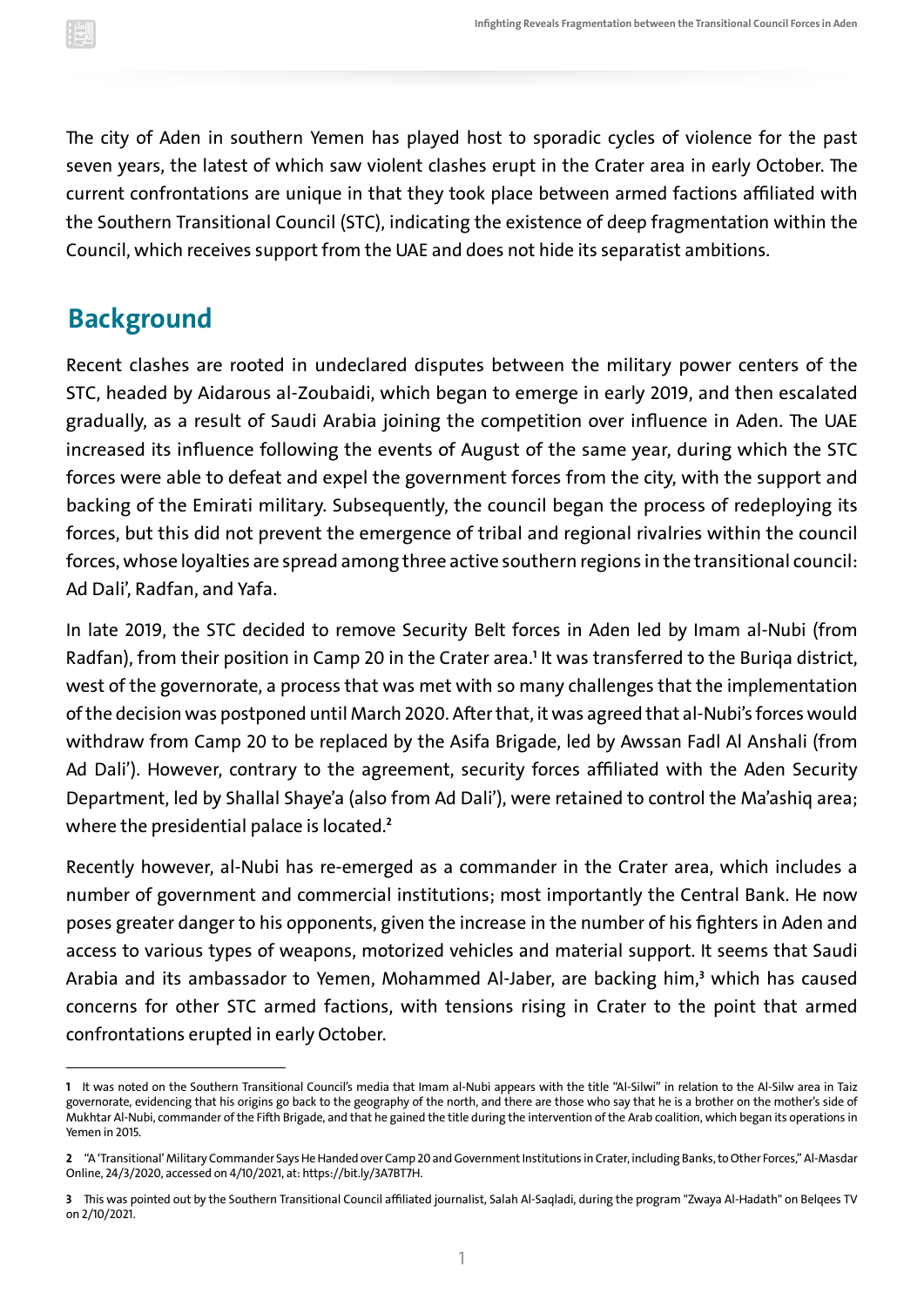<span id="page-4-0"></span>One of the direct causes of the confrontations that unleashed the stifled tensions between the STC factions was that al-Nubi's forces stormed the Crater police station and released a detainee imprisoned against the backdrop of the popular protests that took place in Aden two weeks before the confrontations. However, there are those who also link the incident and the intervention of other parties to the confrontation with the illegal acquisition of both state and private, lands and property — common among most of the leaders of the armed factions affiliated with the Council. This represented the source of many clashes that were widespread in the governorates of Aden and Lahj.

To alleviate the impression about the severity its divisions, the STC issued a statement that attributed these events to a political scheme to mark Aden as an unsafe city. This created justifications for most government ministers to remain abroad, obstructing the arrival of the UN Special Envoy to Yemen, Hans Grundberg, in Aden, and igniting popular protests again to undo what he described as "the achievements of the south."<sup>4</sup> Although the statement did not state the party behind <sup>.</sup> scheme, it is concerned with the parties opposed to the STC within the government in which it has been participating since December 2020. This extends to Saudi Arabia, which is usually indicated by prominent members of the council as an obstacle to the aspirations of the south, based on calculations of its interests in Yemen.**<sup>5</sup>**

The outbreak of armed violence in Crater coincided with the return of the Prime Minister, Maeen Abdulmalik Saeed, to Aden, after he left for Riyadh, along with a number of ministers, in March 2021, as a result of the escalation of popular protests calling for a solution to the deteriorating economic, security and health conditions in Aden. The return of the prime minister also followed the end of similar protests calling for the same demands in the city of Mukalla in the Hadhramaut governorate, Aden, and Taiz, as well as with the resumption of international efforts to stop the war, after the appointment of Grundberg as a new envoy to Yemen, who arrived in Aden two days after the confrontations stopped. He met separately with the Prime Minister and the leadership of Aden Governorate, then the STC leadership.

### **The Parties Involved in the Aden Clashes**

On one side of the recent confrontations in the Crater area was Imam al-Nubi, along with dozens of armed men, including Adenite youth and others who formed armed groups to resist the advance of the Houthis, and their ally, former President Ali Abdullah Saleh, since the attempt to invade Aden in 2015. Two of the brothers of Imam al-Nubi, Awwad and Ali, joined the battle with armed reinforcements, while the position of his most prominent brother, Mukhtar, who commands the 5th Brigade, was not clear.

**<sup>4</sup>** "The Presidency Warns against Covering up the Fugitive Imam al-Silwi, and Calls on Citizens to Report any Information that Leads to his Arrest and Bringing to Justice." Website of the Southern Transitional Council, 4/10/2021, accessed on 4/10/2021, at:<https://bit.ly/3moa5Hd>.

**<sup>5</sup>** The most prominent allusion to this was by Major General Ahmed Saeed bin Buraik, who is currently the President of the National Assembly (unelected parliament) in the STC, in televised and press interviews.